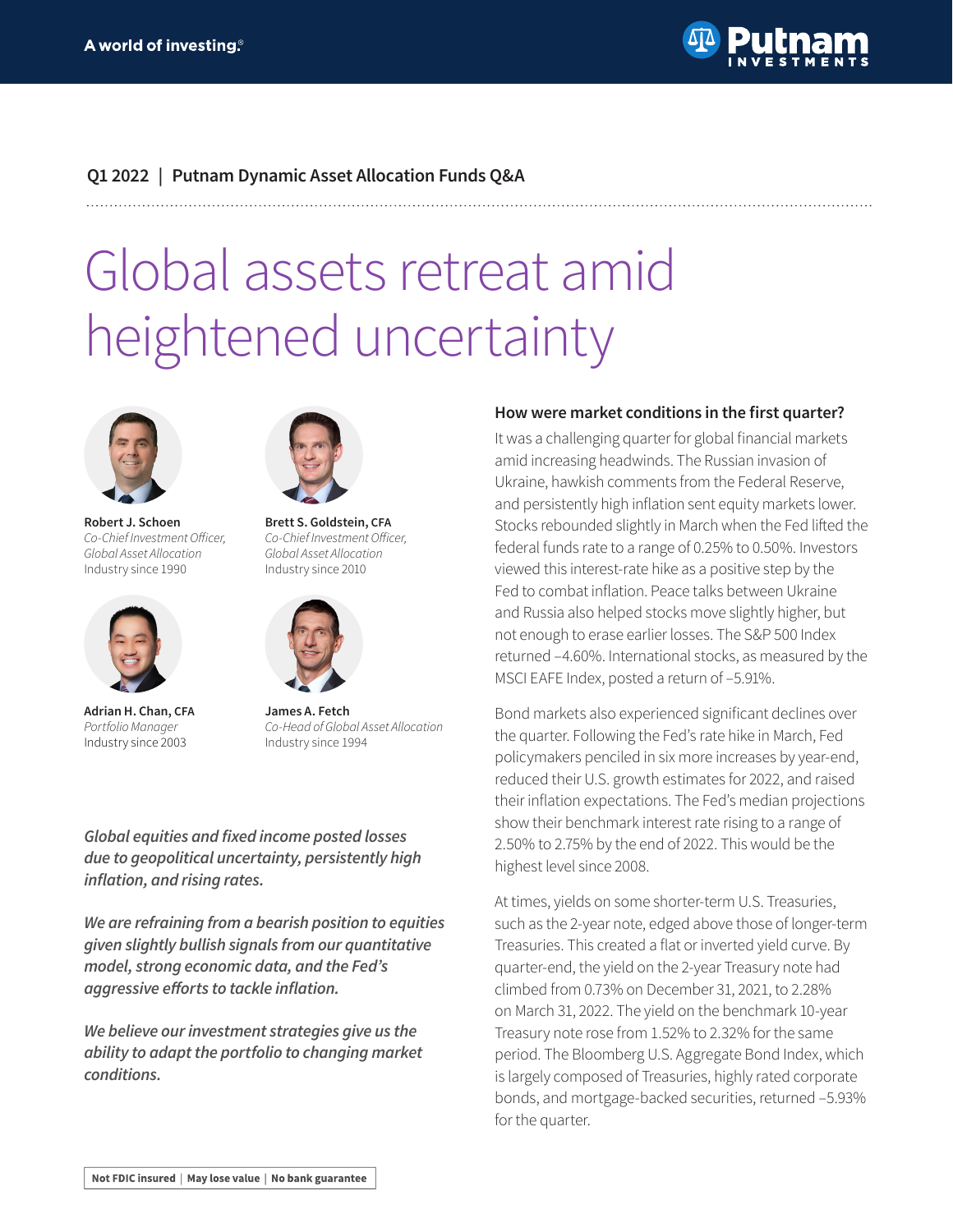#### **How did the funds perform?**

The three Dynamic Asset Allocation Funds delivered negative returns for the quarter. The Conservative Fund, with its more fixed income-centric investments, returned –5.43%. The more equity-centric Balanced Fund and Growth Fund returned –5.19% and –5.41%, respectively. All three funds outperformed their custom benchmarks for the quarter. The funds' absolute negative returns were a result of weakness across global equity and global fixed income markets.

#### **What strategies affected performance?**

Overall, our asset allocation decisions aided benchmarkrelative performance. The portfolios gained most from equity positioning during the quarter. The equity position ranged from modestly overweight to modestly underweight before we moved the position to neutral toward the end of March. Our modest underweight position to interest-rate risk slightly benefited the portfolios. We moved the position to neutral at the beginning of February. An out-of-benchmark, long position to commodity risk, implemented at the beginning of March, led to a small gain. Credit positioning did not have a significant impact on performance. Overall, we have been more active in adjusting our asset allocation positions, seeking to take advantage of volatility across stock, bond, and commodity markets.

Security selection was slightly additive relative to the benchmark for the Conservative and Balanced Funds. Our fundamental U.S. large-cap value equity, quantitative U.S. large-cap equity, and opportunistic fixed income strategies ended slightly positive. The Growth Fund experienced a roughly flat contribution from security selection, with gains from strategies mentioned above offset by weakness from our fundamental emerging market equity strategy.

## **What is your near-term outlook for the markets?**

The first few months of 2022 saw significant volatility. Rising inflation, supply chain disruptions, monetary tightening, and Russia's invasion of Ukraine fueled sell-offs in stocks and bonds. Looking ahead, we expect volatility to persist and market sentiment to waver as these issues continue to plague markets with no clear resolutions in sight.

Our current outlook on equities is neutral. The stock market presently faces major headwinds, including a slowdown in earnings growth, rising interest rates, and geopolitical tensions in Ukraine. However, we are refraining from a bearish position given slightly bullish signals from our quantitative model, strong economic data, and the Fed's aggressive efforts to tackle inflation.

In fixed income, our view on credit is modestly bearish. Should we move beyond the pandemic, we believe it's likely that the United States emerges very close to where it was in the credit cycle in late 2019 before the pandemic began. We also believe the high-yield index has reached peak credit quality and is not likely to improve from here. Our outlook on rate-sensitive fixed income is neutral. Yields have moved higher due to a significant and possibly overdone shift in Fed expectations, in our view. At the end of 2021, markets had priced in three interest-rate hikes for 2022. By quarter-end, the Fed had raised rates by a quarter of a percentage point, and markets had priced in six additional rate hikes for 2022. We expect a balanced distribution of outcomes moving forward.

Against this backdrop, we continue to have conviction in our investment strategies given our ability to adapt the portfolio to changing market conditions.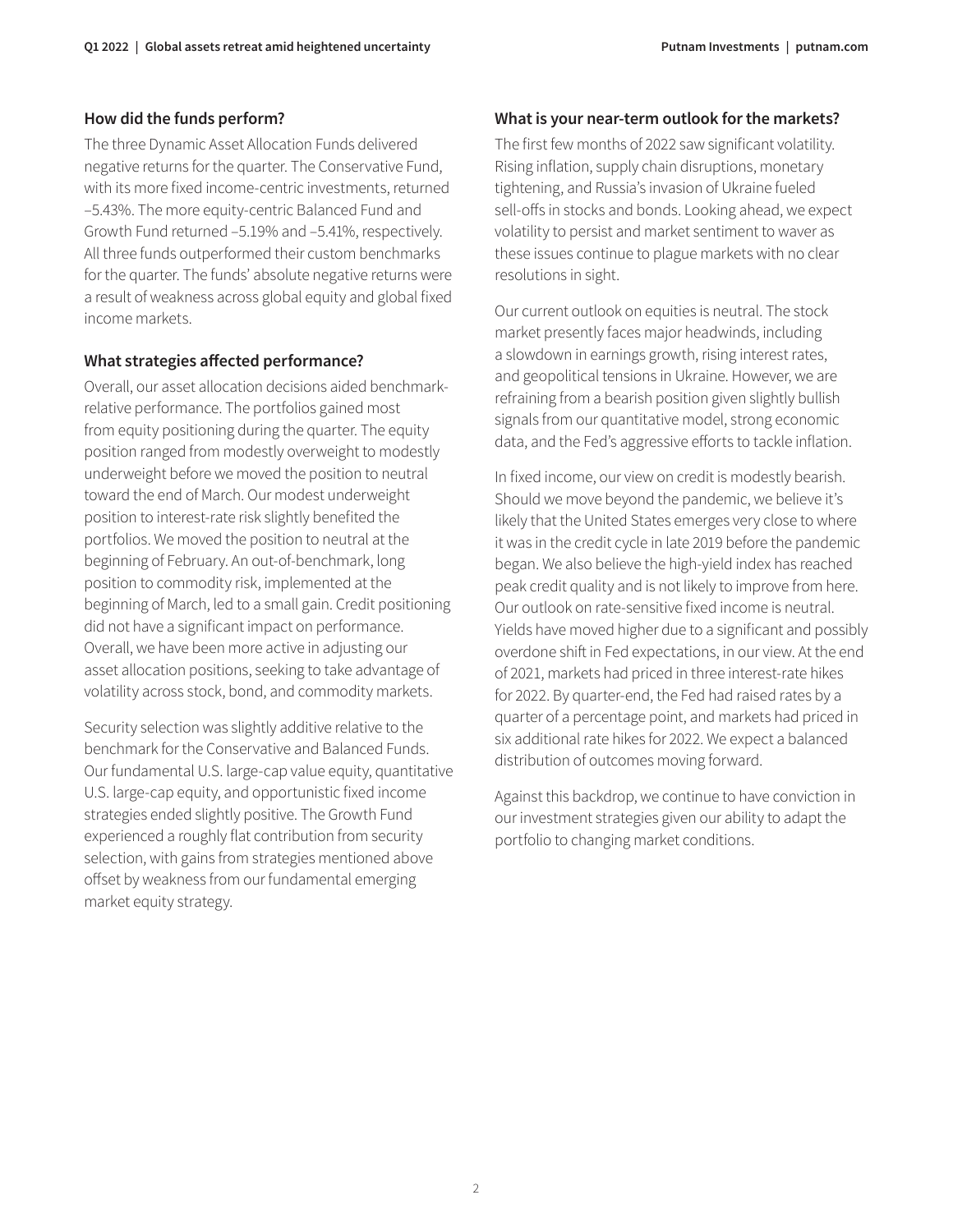#### **Putnam Dynamic Asset Allocation Balanced Fund (PABYX)**

Annualized total return performance as of 3/31/22

|              | <b>Class Y shares</b><br>Inception 7/5/94 | Russell 3000<br>Index | <b>Putnam Balanced</b><br><b>Blended Benchmark</b> |
|--------------|-------------------------------------------|-----------------------|----------------------------------------------------|
| Last quarter | $-5.19%$                                  | $-5.28%$              | $-5.46%$                                           |
| 1 year       | 4.61                                      | 11.92                 | 4.57                                               |
| 3 years      | 9.35                                      | 18.24                 | 10.89                                              |
| 5 years      | 8.11                                      | 15.40                 | 9.53                                               |
| 10 years     | 8.50                                      | 14.28                 | 8.97                                               |
| Life of fund | 7.45                                      | 10.41                 |                                                    |
| __           |                                           |                       |                                                    |

Total expense ratio: 0.69%

Class A share inception: 2/7/94

# **Putnam Dynamic Asset Allocation Conservative Fund (PACYX)**

Annualized total return performance as of 3/31/22

|                            | <b>Class Y shares</b><br>Inception 7/14/94 | Bloomberg U.S.<br>Aggregate<br><b>Bond Index</b> | Putnam<br>Conservative<br><b>Blended Benchmark</b> |  |  |
|----------------------------|--------------------------------------------|--------------------------------------------------|----------------------------------------------------|--|--|
| Last quarter               | $-5.43$                                    | $-5.93$                                          | $-5.64$                                            |  |  |
| 1 year                     | 0.32                                       | $-4.15$                                          | 0.29                                               |  |  |
| 3 years                    | 5.32                                       | 1.69                                             | 6.43                                               |  |  |
| 5 years                    | 4.89                                       | 2.14                                             | 5.97                                               |  |  |
| 10 years                   | 5.54                                       | 2.24                                             | 5.74                                               |  |  |
| Life of fund               | 5.91                                       | 4.79                                             |                                                    |  |  |
| Total expense ratio: 0.72% |                                            |                                                  |                                                    |  |  |

Class A share inception: 2/7/94

### **Putnam Dynamic Asset Allocation Growth Fund (PAGYX)**

Annualized total return performance as of 3/31/22

|              | <b>Class Y shares</b><br>Inception 7/14/94 | Russell 3000<br>Index | <b>Putnam Growth</b><br><b>Blended Benchmark</b> |
|--------------|--------------------------------------------|-----------------------|--------------------------------------------------|
| Last quarter | $-5.41$                                    | $-5.28$               | $-5.46$                                          |
| 1 year       | 5.79                                       | 11.92                 | 6.06                                             |
| 3 years      | 11.38                                      | 18.24                 | 12.97                                            |
| 5 years      | 9.73                                       | 15.40                 | 11.25                                            |
| 10 years     | 9.96                                       | 14.28                 | 10.43                                            |
| Life of fund | 8.28                                       | 10.41                 |                                                  |

Total expense ratio: 0.77%

Class A share inception: 2/8/94

Returns for periods of less than one year are not annualized.

Current performance may be lower or higher than the quoted past performance, which cannot guarantee future results. Share price, principal value, and return will vary, and you may have a gain or a loss when you sell your shares. Performance assumes reinvestment of distributions and does not account for taxes. For the most recent month-end performance, please visit [putnam.com.](https://www.putnam.com?ref=TL059.pdf) Class Y shares before their inception are derived from the historical performance of class A shares, which have not been adjusted for the lower expenses; had they, returns would have been higher. For a portion of the periods, these funds may have had expense limitations, without which returns would have been lower. Class Y shares are generally only available for corporate and institutional clients and have no initial sales charge.

The funds' benchmarks are administered by Putnam Investments and have the following compositions: For Putnam Conservative Blended Benchmark, 65% Bloomberg U.S. Aggregate Bond Index, 25% Russell 3000 Index, 5% JPMorgan Developed High Yield Index, and 5% MSCI EAFE Index (ND); for Putnam Balanced Blended Benchmark, 50% Russell 3000 Index, 35% Bloomberg U.S. Aggregate Bond Index, 10% MSCI EAFE Index (ND), and 5% JPMorgan Developed High Yield Index; and for Putnam Growth Blended Benchmark, 60% Russell 3000 Index, 15% MSCI EAFE Index (ND), 15% Bloomberg U.S. Aggregate Bond Index, 5% JPMorgan Developed High Yield Index, and 5% MSCI Emerging Markets Index (GD). The Bloomberg U.S. Aggregate Bond Index is an unmanaged index of U.S. investment-grade fixed-income securities. The JPMorgan Developed High Yield Index is an unmanaged index of highyield fixed-income securities issued in developed countries. The MSCI EAFE Index (ND) is an unmanaged index of equity securities from developed countries in Western Europe, the Far East, and Australasia. The MSCI Emerging Markets Index (GD) is a free float-adjusted market capitalization index that is designed to measure equity market performance in the global emerging markets. The Russell 3000® Index is an unmanaged index of the 3,000 largest U.S. companies. The MSCI World Index (ND) is an unmanaged index of equity securities from developed countries. The Dow Jones Industrial Average Index (DJIA) is an unmanaged priceweighted index composed of 30 blue-chip stocks. The S&P 500® Index is an unmanaged index of common stock performance. Securities in the funds do not match those in the indexes, and performance of the funds will differ. It is not possible to invest directly in an index.

Frank Russell Company is the source and owner of the trademarks, service marks, and copyrights related to the Russell Indexes. Russell® is a trademark of Frank Russell Company.

BLOOMBERG® is a trademark and service mark of Bloomberg Finance L.P. and its affiliates (collectively "Bloomberg"). Bloomberg or Bloomberg's licensors own all proprietary rights in the Bloomberg Indices. Neither Bloomberg nor Bloomberg's licensors approve or endorse this material, or guarantee the accuracy or completeness of any information herein, or make any warranty, express or implied, as to the results to be obtained therefrom, and to the maximum extent allowed by law, neither shall have any liability or responsibility for injury or damages arising in connection therewith.